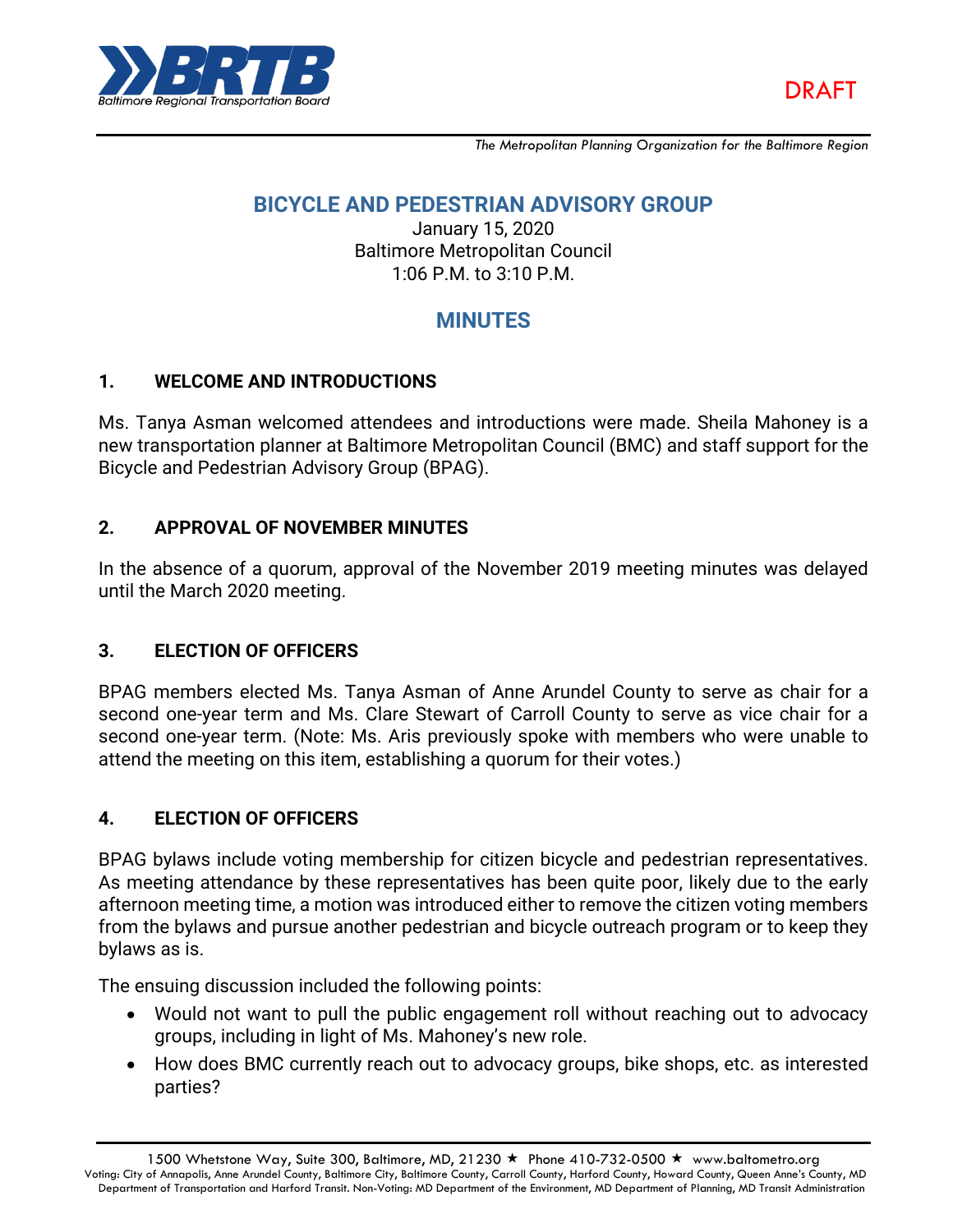- Currently representative positions are advertised on social media. It was discussed that the BPAG members may be interested in soliciting pedestrian and bicycle representatives, and also that BMC and the BPAG can communicate more rather than advertise the positions.
- Bike AAA has used a call to membership from their lists, including determining who may be available for daytime meetings. It was suggested that Bikemore and Howard County Cyclists can also be contacted.
- From a standpoint of decision making and influence what is expected of citizen members and what can they contribute to be effective? It was pointed out that these positions are voting members.
- To ensure any new potential representatives would be advocating for the greater region rather than their own specific interested, BPAG members review submitted applications for these roles.
- Suggestions for how representation should be distributed included: two citizens representing bicycle and pedestrian groups from different jurisdictions, one bicycle and one accessibility representative, and one accessibility and one bike and pedestrian representative.

Ms. Aris proposed to defer this item until March when more members may benefit from the discussion. The attendees agreed.

# **5. PRESENTATION: COMPLETE STREETS**

Ms. Kari Nye presented MDOT's state level overview of the Complete Streets program. Complete Streets are designed and operated to enable safe use and to support mobility for all users: people of all ages, abilities and modes whether traveling as pedestrians, bicyclists, micro mobility users, public transportation riders or drivers. Among other benefits, Complete Streets supports public and environmental health, transportation equity, aging in place, economic development and neighborhood vibrancy. MDOT is currently working on a state level to develop a Complete Streets policy framework that will define the approach for effective implementation of enhanced network connectivity, safety and access. Ms. Nye also presented some local examples of Complete Streets policies and implementation in Baltimore City, Howard County and Montgomery County.

The ensuing discussion included the following points:

- It was noted that the MD Transportation Authority (MdTA) is not included in MDOT's Complete Streets policy approach. It was noted that although not specified in the slides, the Motor Vehicle Administration is actively involved in MDOT's policy development as the umbrella administration of the Maryland Highway Safety Office (MHSO).
- The new manual for Baltimore City sets the process and prioritizes projects based on equity mapping, then follows a project delivery process for all types of work the City does within the right-of-way that evaluates and implements projects through the Complete Streets lens. This is in line with MDOT's goals. Complete Streets can be more expensive than traditional design and nothing has yet been added to the budget. As red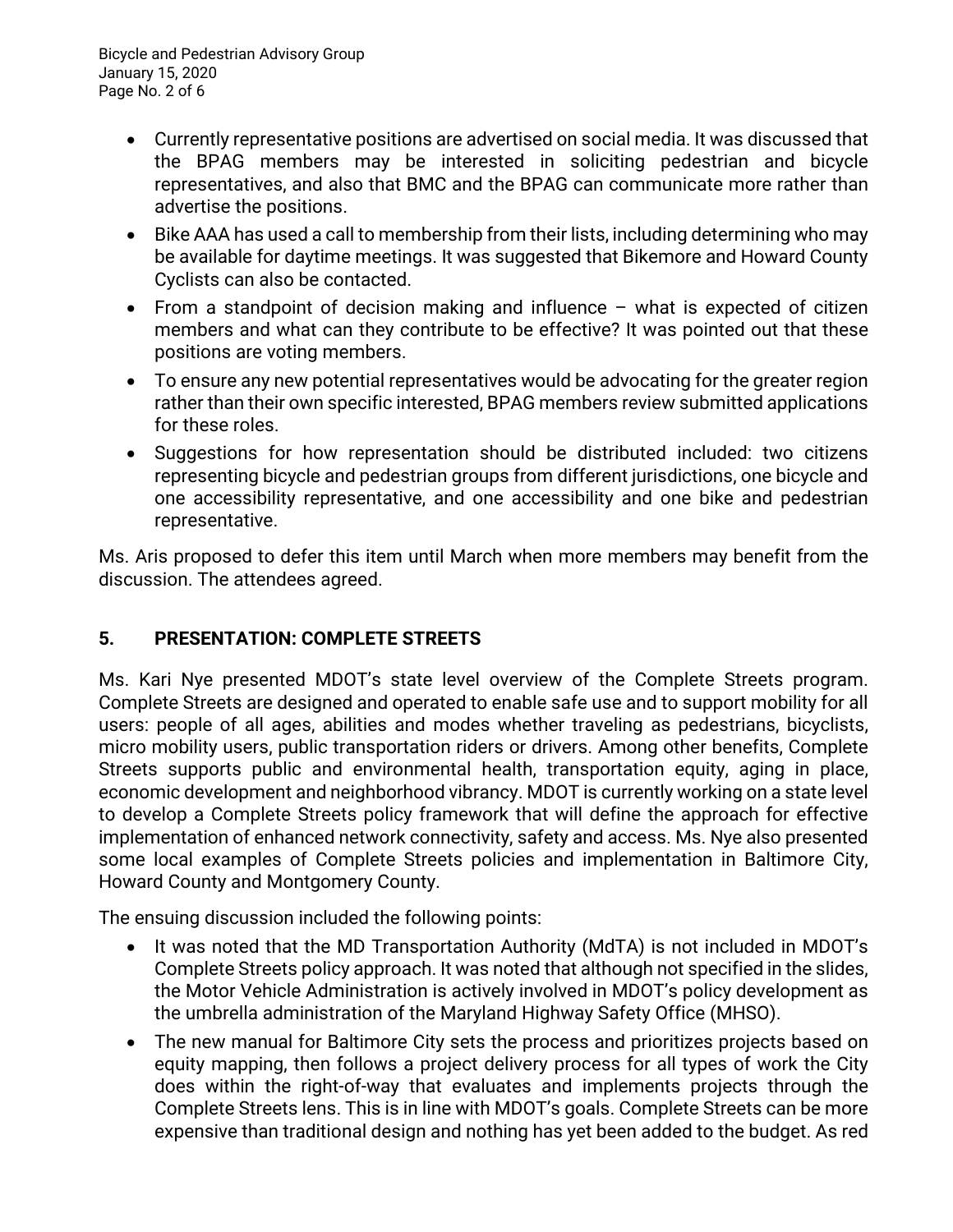light camera funds are allocated for safety (currently BPD and BFD only), the City seeks to allocate some funds to Complete Streets. Funding priorities include safety first, then equity, then sidewalks in that sequence. The City has identified approximately 10 street typologies so that projects have clear goals.

- Trees add a calmer aesthetic and encourages drivers to slow down.
- MDOT SHA adopted a Complete Streets policy in 2012, and has been working on bike and pedestrian access since that time. MDOT is currently working on the new policy with The Secretary's Office to ensure Complete Streets applies across MDOT modes. No funding for the Complete Streets Program has been identified in current legislation.
- To ensure developers follow Complete Streets in Baltimore City, design guidelines are included in the charter and City reviewers are also ensuring developers are following the guidance.
- The "One MDOT" policy implementation measures are under development, as are all design manuals and supplemental materials to ensure compliance with the policy.
- As one of the three 2020 priorities identified by BPAG, 30 minutes per meeting will be dedicated to Complete Streets. Baltimore City agreed to present in May.

# **6. PRESENTATION: CONTEXT SENSITIVITY**

Ms. Denila Deliallisi presented details from MDOT's new guide, *Context Driven: Access & Mobility for All Users*. This Guide is a planning and design resource that offers practitioners new techniques and solutions to achieve safety, accessibility, and mobility goals framed by the surrounding land-use. This approach accounts for the unique characteristics of different areas in Maryland that ultimately affect roadway design and resulting safety. The guide is not prescriptive, however it encourages up-to-date tools based on current community feedback, proven solutions rooted in the surrounding context, and flexibility to encourage innovation and community-specific solutions. Copies of the guidance were shared with attendees; and is also available online: [https://www.roads.maryland.gov/OC/Context\\_Driven-Access-and-Mobility-](https://www.roads.maryland.gov/OC/Context_Driven-Access-and-Mobility-For-All-Users.pdf)[For-All-Users.pdf.](https://www.roads.maryland.gov/OC/Context_Driven-Access-and-Mobility-For-All-Users.pdf)

The ensuing discussion included the following points:

- Land use and zoning should be aligned with Context Driven transportation strategy. AASHTO has updated the Green Book to bring in more of a land use element moving forward. This applies in particular to suburban areas that are becoming more urbanized. MDOT is working with AASHTO to provide guidance on how DOTs can implement the mix of land use and transportation such as at Odenton Town Center in Anne Arundel County.
- The Maryland Department of Planning (MDP) encourages and promotes a multi-modal approach and supports Comprehensive Plans that ensure there are opportunities to get around safely and efficiently by all modes, although they don't have the authority to enforce.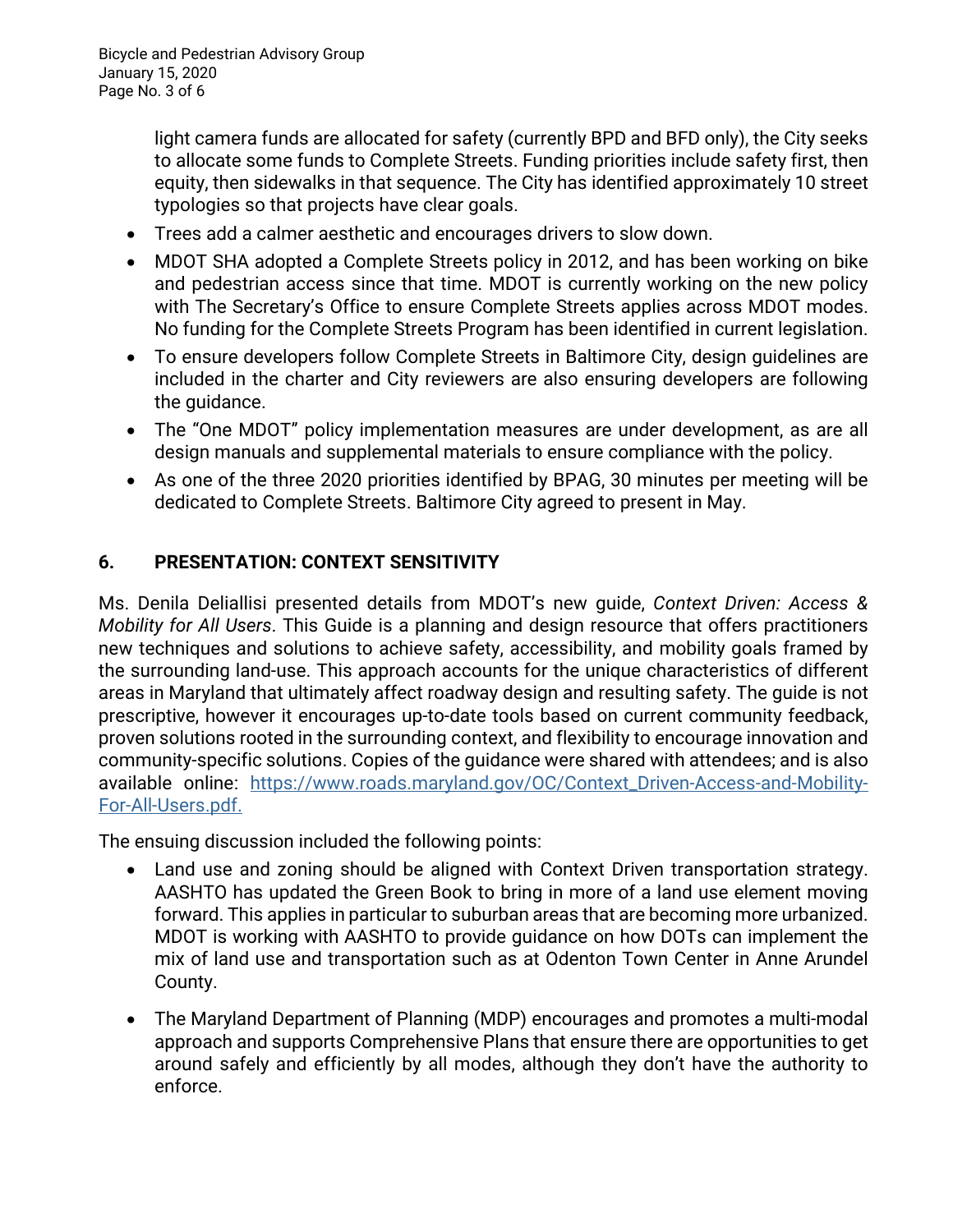Bicycle and Pedestrian Advisory Group January 15, 2020 Page No. 4 of 6

- Complete Streets policy will be used by MDOT for road design. MDOT has been looking through the lens of Complete Streets, and wants to be sure such considerations are addressed from the beginning and carried through to the end to avoid redesigns. MDOT departments are currently updating design guidance accordingly. Each office has their own set of design guidance. The purpose is not to reinvent the wheel but rather to focus on how to apply concepts correctly. Design guidance also sets the standards for the type of treatments expected for Access Permits applied for by developers.
- It was discussed that a public context zone map could be made available to the public and developers. Such a map exists and is currently an internal MDOT SHA GIS product. A determination has not been made whether it will be made public. One item for consideration is that releasing the current map may create confusion. Moving forward, the context would be addressed on a project by project basis. The Short Trip Opportunity Areas (STOA) data (as described in the presentation) is currently available for use. STOAs are based on density at the destination.
- How are capacity issues addressed with MDOT SHA's Office of Traffic Safety balancing Level of Service with Context Driven treatments? At this point it comes down to Context Access and Mobility need (slide 14 with meter). It will be a joint effort from the staff level up to Directors as needed on a project by project basis. A risk benefit analysis may be required. If a decision is very controversial, it would go to the Administrator, but the goal is to address items up front.

# **7. ROUNDTABLE UPDATES**

Anne Arundel County

- Odenton to BWI trail study is underway.
- Poplar Trail extension feasibility study beginning that will extend to the South Shore Trail.
- Harbor Hospital in Baltimore won a grant from the Anchor Institutions fund for \$500,000 to connect the BWI loop spur to the hospital.
- Considering a bicycle and pedestrian master plan update this year; deciding on whether to do them separately or keep them combined. Input is welcome.
- Also undertaking a sidewalk gap analysis.
	- $\circ$  Is there any further interest within the group to do a regional sidewalk map similar to the bike facility map?
	- o Ms. Asman will participate in the 2019 pedestrian fatality review in Anne Arundel County. A review is underway and will take place in each jurisdiction of the state.
- WBA Trail is making progress on the bridge over the Patuxent River.
- Broadneck Peninsula Trail
	- $\circ$  Phase 2 porous pavement section of trail is complete finding a vacuum has been a challenge. Landscaping for last pavement section will wrap up this spring.
	- o Phase 3 design is at 95%.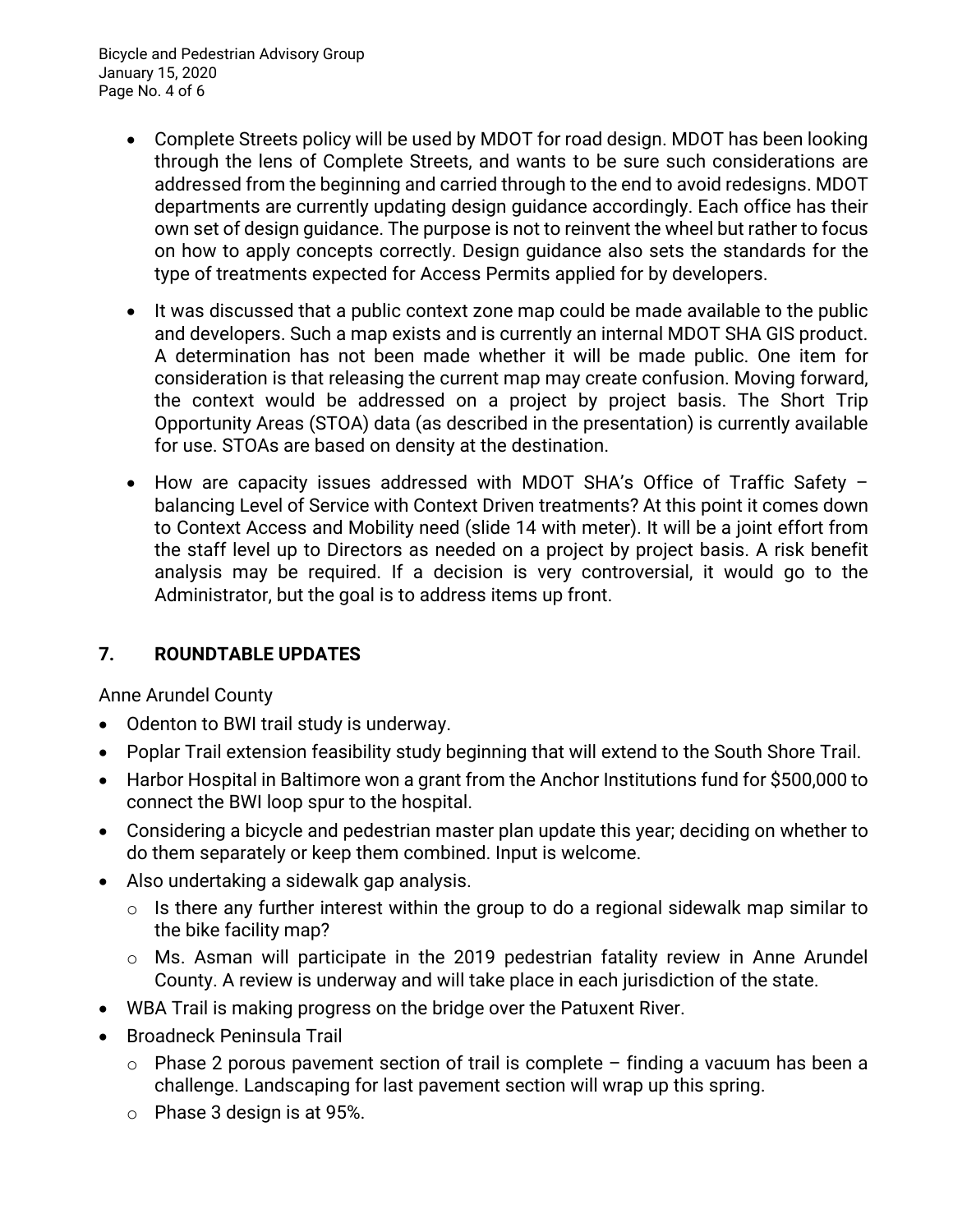Bicycle and Pedestrian Advisory Group January 15, 2020 Page No. 5 of 6

- $\circ$  Phase 1a and 5 working with DNR and state to wrap up.
- o Phase 1 opened last year.
- Baltimore City
	- o Two segments of the Baltimore Loop Trail have been funded and are moving toward design, one segment is near the Inner Harbor, and one is at Druid Hill Park.
	- $\circ$  Brought on consultant to assist with bike facility design.
- Carroll County
	- o Mapping trails from the Bicycle and Pedestrian Plan.
	- o Draft CIP 2021-2026 includes trail design and construction from Taneytown to Pennsylvania.
- MDOT
	- o Bikeways program was increased to \$3.8M for next round of grants. MDOT will host workshops to provide information on how to apply for grants. Would like to increase approval rating for grants. Not mandatory to participate, but will improve chance for a successful grant application. Letter of Intent phase is now open for Bikeways grant funding.
	- $\circ$  Announcement of additional round of trails funding  $-$  details on MD Roads website.
	- o MBPAC meeting to be scheduled with other MPOs, reaching out to potential pedestrian advocates – should have more info on that in May.
	- o The annual MD Walk Day will be in October.
	- o MD Highway Safety Office grant process is open until March 2 for FFY October 1, 2020 to September 31, 2021 activities. Geared toward law enforcement.
	- $\circ$  Safety Preliminary pedestrian and bicycle fatalities are down statewide.
- MD Department of the Environment
	- o Discussing where bike and pedestrian issues can be messaged in grant research for air quality around MD ports.
- MD Department of Planning
	- o Released TOD website in December 2019 in coordination with MDOT, MDP [www.TOD.Maryland.gov](http://www.tod.maryland.gov/) to address benefits of TOD including housing and commerce. Users can learn about the role of state agencies in TOD and the site also serves as a portal for geospatial information.
	- o MDP is doing a lot of outreach regarding their Transit Station Area Profile Tool; has received a lot of feedback about incorporating bike and pedestrian facility condition information around transit stations.
- Baltimore Metropolitan Council
	- o FHWA offers a self-paced course online: Course on Bicycle and Pedestrian Transportation at [https://safety.fhwa.dot.gov/ped\\_bike/univcourse/instrtoc.cfm](https://safety.fhwa.dot.gov/ped_bike/univcourse/instrtoc.cfm)
	- o Preliminary design for the Patapsco Regional Greenway segment from Elkridge to Guinness is underway. Putting together a steering committee.